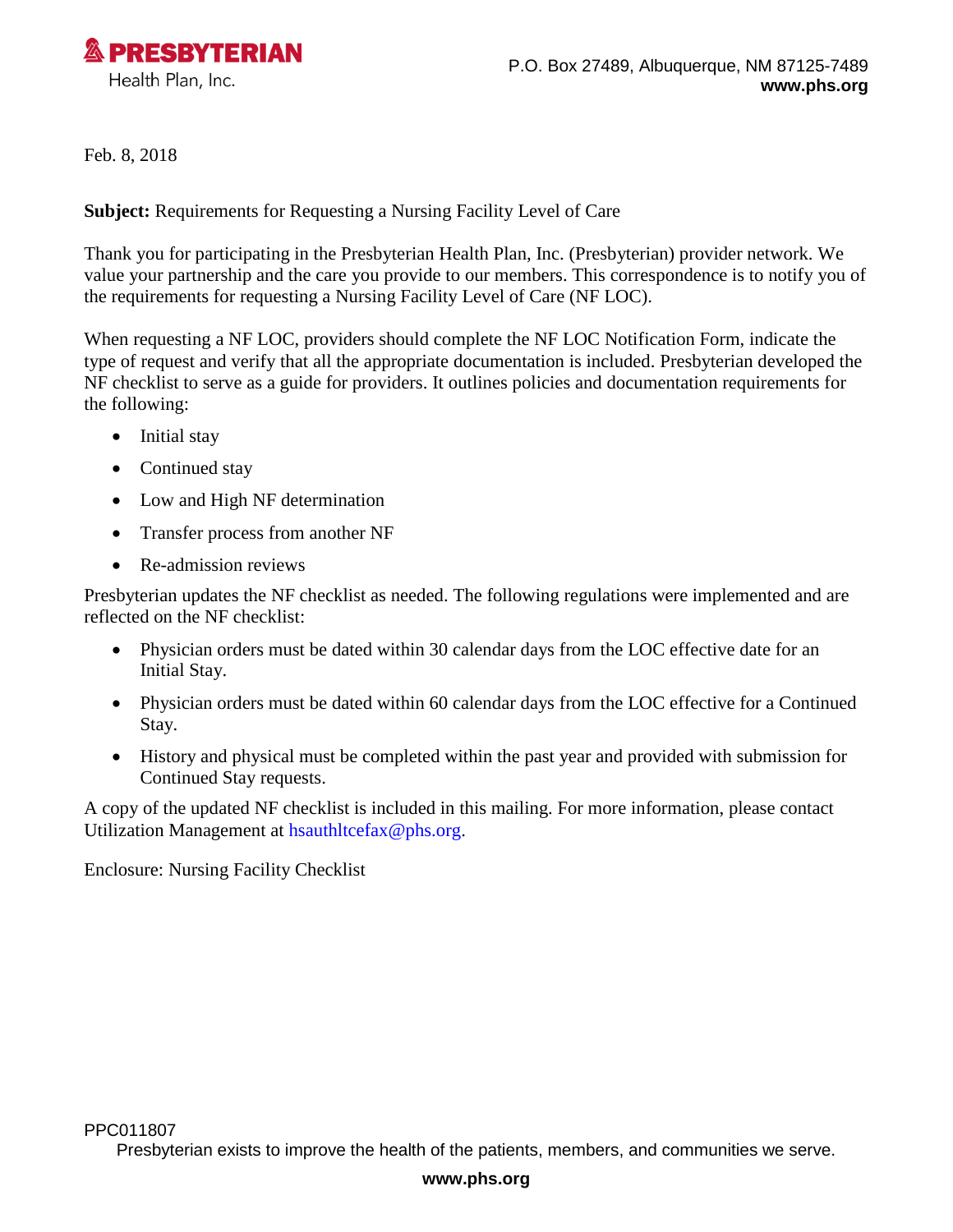

## **Nursing Facility Checklist**

 ALERT: Always fill out **Type of Request** on the Notification Form (Initial/ Continued Stay/ Medicaid Pending, Transfer).

| <b>INITIAL STAY - *Required Documentation*</b> |  |
|------------------------------------------------|--|
|------------------------------------------------|--|

 $\Box$  The Minimum Data Set (MDS) completely filled out and current for the time frame requested.\*

**Note**: We cannot accept two side-by-side pages on one sheet; one page per paper.

- The PASRR I, PASRRII or WAIVER (Determines appropriate placement for individuals with mental illness/mental retardation).<sup>\*</sup>
- $\Box$  A valid physician's order for either high nursing facility (HNF) or low nursing facility (LNF) level of care (LOC) dated within 30 calendar days from the LOC effective date. Nursing facilities must have the following requirements signed by a medical doctor (MD), community nurse practitioner (CNP), physician assistant (PA), clinical nurse specialist or by the registered nurse (RN)/ licensed practical nurse (LPN) who spoke with the provider who gave the LOC order.

**Note**: Verbal or telephonic orders are permitted.

 $\Box$  A history and physical within six months.

## **CONTINUED STAY - \*Required Documentation\***

 $\Box$  The MDS completely filled out and the most current within 90 calendar days.\*

**Note**: We cannot accept two side-by-side pages on one sheet; one page per paper.

- $\Box$  Order must be dated within 60 days of the redetermination and signed by a MD, CNP, PA, clinical nurse specialist or by the RN/LPN.\*
- □ A history and physical within one year.
- $\Box$  Physician progress notes, signed and dated within 90 calendar days of the document submission date\*
- $\Box$  If not manually signed by the clinician, the note must clearly state the date, name and credentials of the clinician.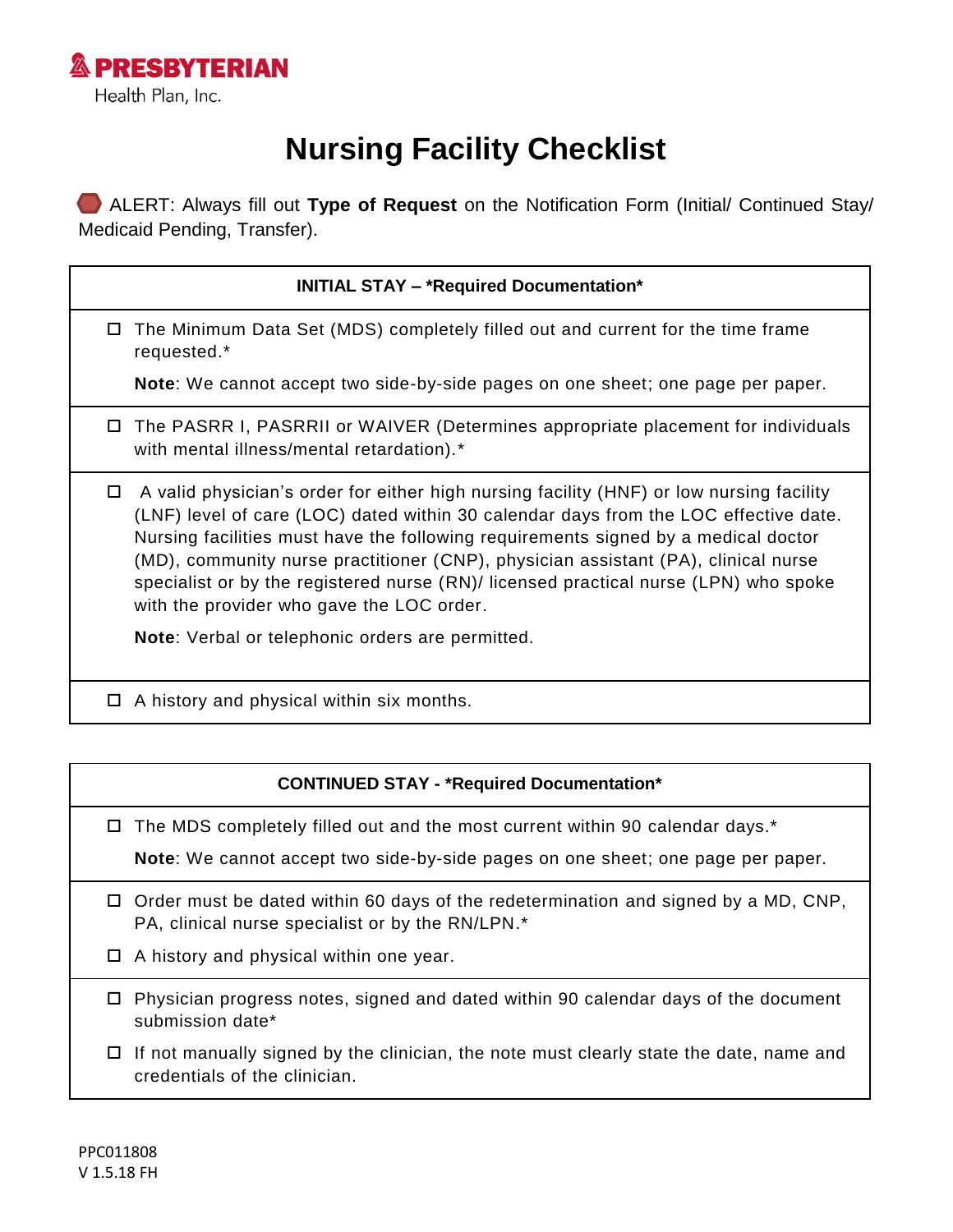|   | <b>Requested HNF Documentation for Determination</b>                                                                                           |
|---|------------------------------------------------------------------------------------------------------------------------------------------------|
| □ | Care plans and interdisciplinary notes for all HNF LOC Requests.                                                                               |
|   | □ OXYGEN                                                                                                                                       |
|   | Interdisciplinary notes (if applicable)                                                                                                        |
|   | Vital Sign Flowsheet with daily documented 02 saturations*                                                                                     |
|   | Medication Administration Record (MAR)                                                                                                         |
|   | Nursing notes                                                                                                                                  |
| 0 | <b>BEHAVIORS</b>                                                                                                                               |
|   | Behavioral health (BH) Grid                                                                                                                    |
|   | Psychological evaluation                                                                                                                       |
|   | <b>MAR</b>                                                                                                                                     |
|   | Nursing notes                                                                                                                                  |
| □ | <b>MEDICATION</b>                                                                                                                              |
|   | New medication orders from provider                                                                                                            |
|   | MAR*                                                                                                                                           |
|   | Nursing notes                                                                                                                                  |
| п | <b>REHABILITATIVE THERAPY</b>                                                                                                                  |
|   | Therapy notes<br>Therapy grids*                                                                                                                |
|   | Alert: 150 minutes each week of therapy = 1 Factor                                                                                             |
|   | 300 minutes each week of therapy = 2 Factors; this can be a combination of physical therapy                                                    |
|   | (PT)/occupational therapy (OT)/speech therapy (ST)                                                                                             |
| □ | <b>SKILLED NURSING</b>                                                                                                                         |
|   | Wound care orders/sheets                                                                                                                       |
|   | Nursing notes                                                                                                                                  |
| □ | OTHER CLINICAL FACTORS, PLEASE CLARIFY:                                                                                                        |
|   | If the member is bedbound and totally dependent for all care and activities of daily living<br>(ADLs) related to documented medical condition. |
|   | If the member is able to communicate their needs.<br>$\overline{\phantom{0}}$                                                                  |
|   | The member's mobility and how transfers are conducted (i.e., Hoyer Lift, four-person assist).                                                  |
|   | If transfers are monitored by a nurse.                                                                                                         |
|   | Note: This must be indicated in an interdisciplinary note and care plan.                                                                       |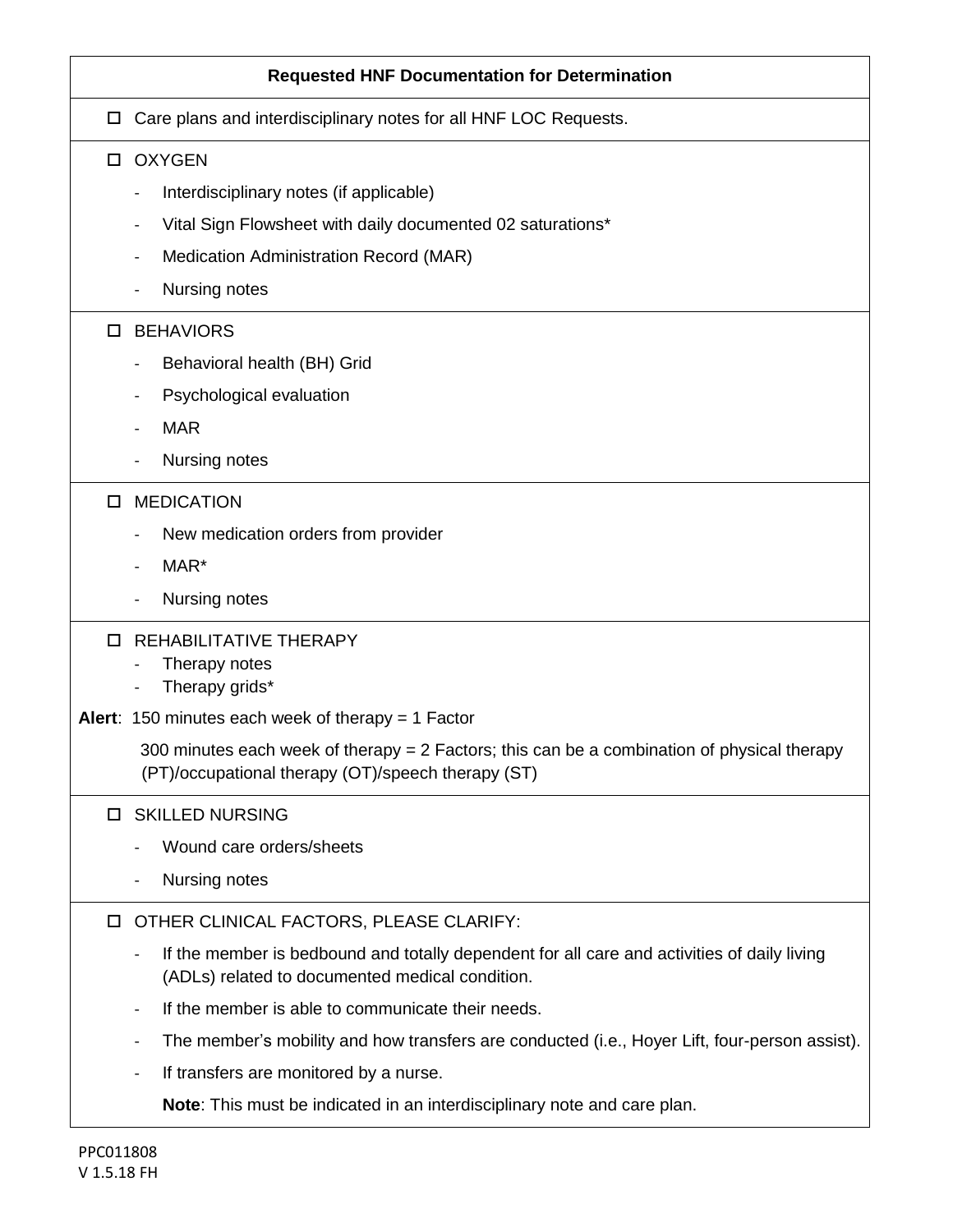## **Transfer from Another Nursing Facility (NF) Process**

If a resident is admitted to one NF from another NF, the following procedures apply:

1. The receiving NF must call Presbyterian to notify us when a transfer to its facility is to occur.

The receiving NF will provide Presbyterian with the date of the transfer. Without this information, Presbyterian will not issue payment for these submitted claims.

- a. When there are more than 30 calendar days on the resident's current authorization, Presbyterian will fax the receiving NF the completed notification form, which includes the prior authorization and date span.
- b. When there are less than 30 calendar days remaining on the resident's current authorization, the receiving NF shall request a continued stay on the notification form to Presbyterian. Presbyterian shall make a new NF LOC determination; the days remaining on the current certification will be added to the continued stay. Please write "TRANSFER" in the type of request box on the notification form.
- 2. The NF receiving the resident will receive the status of the resident's reserve bed days from the previous MCO and it will be documented on the Notification Form. This includes the number of days used during a calendar year and the reason for the use of these days. This information is placed in the resident's NF records.

## **Re-admission Reviews**

A re-admission review is required when the resident leaves the NF and then returns after three midnights in a hospital, to a different LOC.

The NF has to submit a re-admit MCO approval request form within 30 calendar days along with the hospital discharge summary and/or the resident's admission note back to the NF.

- 1. When the resident is re-admitted to the NF and has more than 30 calendar days left on his/her certification, days will be assigned from the re-admit date. The NF sends the notification form to Presbyterian along with the hospital discharge summary and/or the resident's admission note back to the NF along with supporting documentation.
- 2. If the resident has less than 30 calendar days left on his/her certification, the NF will not submit a re-admit notification form. Instead, the NF should submit redetermination request (annual or continued stay) on the notification form along with the hospital discharge summary and/or the resident's admission note back to the NF along with supporting documentation.